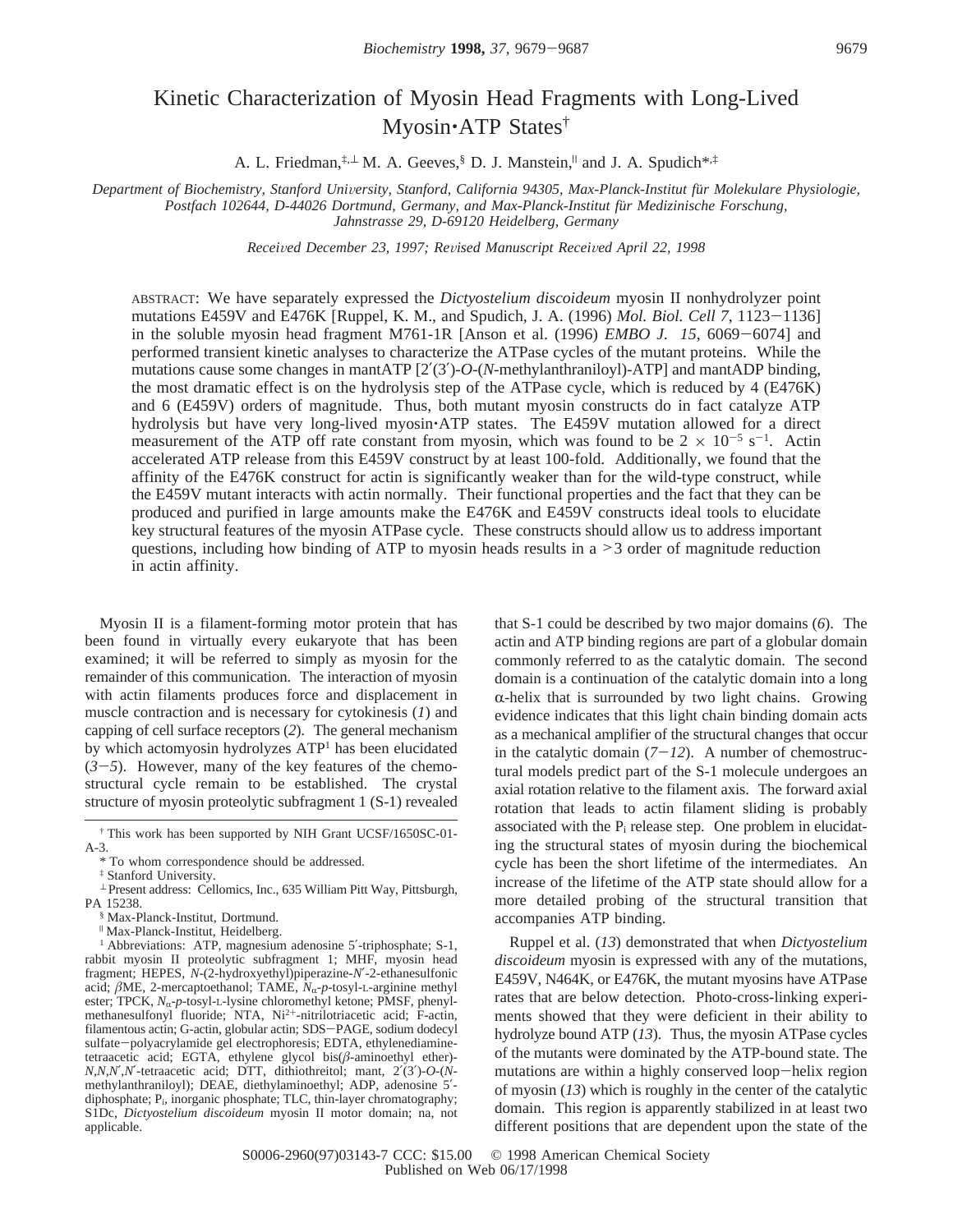nucleotide that is bound to myosin. The loop is part of the nucleotide binding pocket in the structure of *D. discoideum* myosin catalytic domain complexed with ADP vanadate (14), but is absent from this pocket in all other structures seen thus far  $(15-17)$ . The residues of the loop may therefore be important for coupling nucleotide hydrolysis to conformational changes of the protein. Kinetic and detailed structural characterizations of the mutations require that they be expressed in soluble head fragments rather than full-length myosin because the latter forms filaments over a large range of salt concentrations (*18*) and cannot be crystallized.

Manstein and colleagues have engineered proteins consisting of the first 761 amino acids of the catalytic domain of *D. discoideum* myosin fused to 1 or 2  $\alpha$ -actinin repeats in place of the native light chain binding domain. They are called M761-1R and M761-2R with 1R and 2R referring to the number of  $\alpha$ -actinin repeats. These fusion proteins have very similar kinetic rate constants to recombinant *D. discoideum* S-1 (which will be referred to as M864), propel actin filaments in vitro, form crystals, and can be expressed to levels of tens to hundreds of milligrams in the *D. discoideum* expression system (*11*, *19*). We expressed the nonhydrolyzer point mutations E476K and E459V separately in M761-1R. The new proteins will be referred as E476K and E459V for simplicity for the remainder of this communication.

Here we report detailed kinetic characterizations of the ATPase cycles of E476K and E459V and show that they have a 10<sup>4</sup>- and 10<sup>6</sup>-fold slowing of the ATP hydrolysis step, respectively. They therefore have myosin catalytic domains that do in fact catalyze ATP hydrolysis but have very longlived myosin'ATP states. The stable E459V'ATP complex allowed for the measurement of the ATP off rate constant. We have also measured the general actin filament binding properties of E476K and E459V, and learned that E476K may be permanently in a low actin affinity state. E459V binds to and releases from actin filaments in an ATP-sensitive fashion, and may be an ideal reagent for the structural analysis of the myosin'ATP state.

### **MATERIALS AND METHODS**

*Protein Expression and Purification.* Plasmids were constructed by cloning a fragment of a pBIGMyD-X/X nonhydrolyzer plasmid (*13*) into a vector derived from pDH12-1R which is a plasmid that contains the gene for the fusion protein M761-1R (*11*). Specifically, nonhydrolyzer pBIGMyD-X/X and pDH12-1R were digested with the endonucleases *Eco*NI and *Bbs*I which have unique sites in pDH12-1R. The pDH12-1R vector was treated with phosphatase and ligated with the appropriate pBIG-derived fragment. The fidelity of the resulting plasmids was checked through diagnostic digests and dideoxy-sequencing. pAF3 and pAF4 contain the genes for E476K and E459V, respectively. *D. discoideum* orf<sup>+</sup> cells were transformed through electroporation and then grown at 22 °C in broth containing (units are g/l) 20 protease peptone (Oxoid), 7 yeast extract (Oxoid), 8 glucose,  $0.47 \text{ Na}_2\text{HPO}_4 \cdot 7\text{H}_2\text{O}$ , and  $0.35$ KH<sub>2</sub>PO<sub>4</sub>. Selection and maintenance of cell lines were achieved with 15 *µ*g/mL G418 (Gibco), and expression was checked through Western analysis (below). Plasmid DNA was rescued (Wizard Plus Minipreps; Promega) from the

transformed *D. discoideum* and sequenced to check fidelity (ABI PRISM Dye Terminator Cycle Sequencing Ready Reaction Kit; Perkin-Elmer).

M761-2R, E476K, and E459V end in a C-terminal affinity tag consisting of eight His residues. M761-2R was purified via the methods described by Manstein and Hunt (*20*). E476K and E459V were purified in a similar fashion except that the first supernatant was applied directly to a nickel column and the eluted protein was further purified through gel filtration. Specifically 20-40 g of cells was grown, harvested, washed with phosphate-buffered saline, and resuspended in 4 mL of lysis buffer (50 mM HEPES, 5 mM benzamidine, 0.02% sodium azide, 7 mM *â*ME, pH 8.0) per gram of cells, and ∼5 mm diameter pellets were rapidly frozen in liquid nitrogen for storage at  $-80$  °C. A typical preparation began with the thawing, and therefore the lysing, of 20 g of cells to which the following were added: 2 mL of lysis buffer per gram of cells, 100 units of alkaline phosphatase, 15 *µ*g/mL RNase, and protease inhibitors (units are *µ*g/mL; 100 TAME, 80 TPCK, 2 pepstatin, 5 leupeptin, 40 PMSF). The lysed cells were centrifuged (158000*g*, 1 h), and the majority of the mutant myosin fragment appeared in the supernatant (Figure 1, lane 5). A Waters 650E system was used to load and wash two columns. The supernatant was loaded at 1 mL/min onto a Ni<sup>2+</sup>-NTA affinity column  $(0.7 \times 11.5 \text{ cm})$  (Qiagen), and the column was washed with low-salt buffer (50 mM HEPES, 30 mM KOAc, 1 mM benzamidine, 7 mM *â*ME, pH 7.4), high-salt buffer (lowsalt buffer plus 270 mM KOAc), and low-salt buffer containing 50 mM imidazole. A linear gradient of low-salt buffer and imidazole buffer (500 mM imidazole, 1 mM benzamidine, pH 7.4) was used to elute the protein. Column fractions were analyzed with SDS-PAGE and pooled based on yield and purity. The sample was then dialyzed overnight at 4 °C versus concentrating buffer (25% sucrose, 20 mM HEPES, 0.5 mM EDTA, 0.5 mM EGTA, 1 mM DTT, 1 mM benzamidine) which reduced the volume by  $50-75%$ . The protein was then gel-purified with a Pharmacia HiLoad 16/ 60 Superdex 200 column which had been equilibrated with experimental buffer (25 mM HEPES, 100 mM KCl, 5 mM MgCl<sub>2</sub>, 5 mM  $\beta$ ME; pH 7.0 at 20 °C). The typical yield and concentration of purified protein were 5 mg and 5  $\mu$ M, respectively. The purity of a typical preparation is demonstrated in Figure 1 (lane 7). A Centriprep 30 (Amicon) was used to further concentrate the protein for the acid quench experiments.

The very slow rate of ATP hydrolysis of E459V (Results) made necessary an unusual step in myosin protein purification to remove bound ATP from the purified E459V. The preparation was dialyzed versus 1 L of modified experimental buffer (1 mM EDTA and 20 mL of bagged DEAE resin were added, and no MgCl<sub>2</sub> was present) at  $20-24$  °C for  $2-3$ days with daily buffer changes. To check the progress of the evolution of the nucleotide-free form of E459V, a sample of protein was removed at various times during the dialysis, and the fluorescence enhancement was measured on adding protein to mantATP.

*Stopped-Flow and Fluorimetry Experiments.* Fluorimetry experiments were performed with an SLM AB2 fluorimeter with excitation/emission bandwidths set at 4 nm. Mant fluorescence was excited and collected at 355 and 440 nm, respectively; pyrene at 365 and 405 nm. Experimental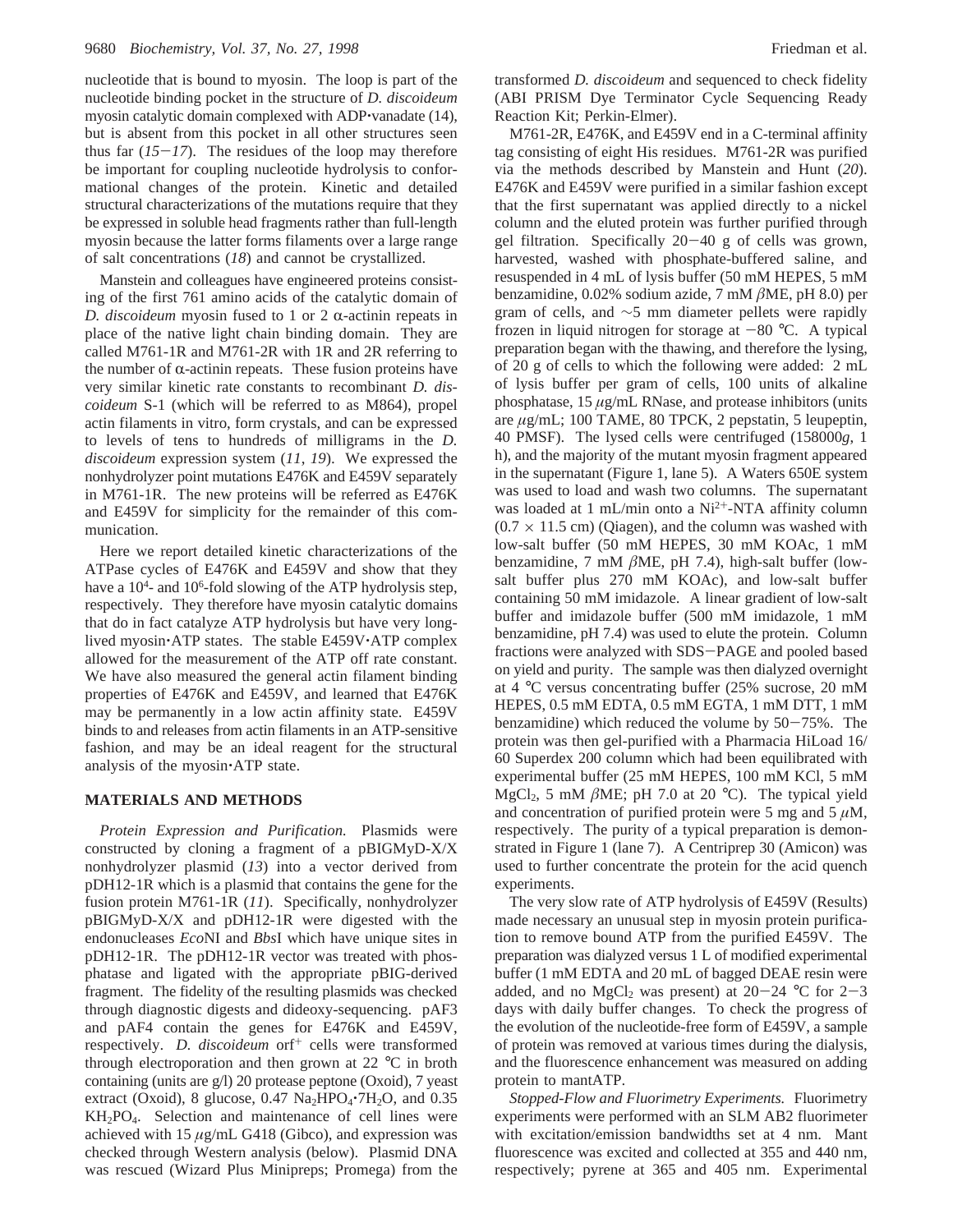volumes were typically 700 *µ*L. An addition of solution, mixing, and pause in data acquisition at an arrow in Figures 3, 5, and 6 occupied  $\sim$ 20 s. Stopped-flow experiments were performed with Applied Photophysics DX-17MV and Hitech Scientific SF-61MX systems. The mant derivatives of ATP and ADP were excited at 355 nm, pyrene was excited at 365 nm, and the emitted light passed through a KV 380 nm cutoff filter. Tryptophan fluorescence was excited at 295 nm, and emitted light was filtered through a SWG 305 nm cutoff filter. The reported concentrations refer to post-mixing in the experimental chamber. The buffer that was used for all fluorimetry, stopped-flow, acid quench, and cosedimentation experiments was the experimental buffer described above.

*Proteins and Reagents.* Rabbit skeletal muscle actin was purified by the method of Pardee and Spudich (*21*) and labeled with pyrene essentially by the method of Criddle et al. (*22*). The concentration measurement of pyrene-actin included a correction for absorbance of the label at 280 nm  $[A_{280} (pyrene) = 1.06 \times A_{344} (22)]$ . Exogenous ATP was removed from F-actin by centrifugation directly before an experiment. The mant derivatives of ATP and ADP were prepared by reaction with *N*-methylisatoic anhydride as described by Hiratsuka (*23*), except that after reaction it was purified on a DEAE-cellulose column as described by Woodward et al. (*24*). Protein concentrations were determined by the absorbance at 280 nm and the following extinction coefficients (1 mg/mL, 280 nm) and molecular masses:  $0.73 \text{ cm}^{-1}$  and  $103 \text{ kDa}$  for E476K and E459V; 0.79 cm and 116 kDa for M761-2R; 1.15 cm<sup>-1</sup> and 42 kDa for actin.

*Electrophoretic Methods*. SDS-PAGE and Western blot analyses were performed using standard conditions. Whole cell lysates for expression level screening were prepared by resuspending cells in lysis buffer with protease inhibitors (above) and 1% Triton. The transferred protein was probed with the myosin catalytic domain-specific monoclonal antibody M2.42 (kindly provided by Dr. Thomas D. Pollard) and a horseradish peroxidase-coupled secondary antibody (Biorad). An enhanced chemiluminescence system (Amersham Life Science) detected the secondary antibody.

*Acid-Quench Experiments.* Protein (16-<sup>25</sup> *<sup>µ</sup>*M) and mantATP were mixed in a 5:4 ratio and incubated at  $20-24$ °C. Samples were taken at different time points, and the reaction was quenched with 10% trichloroacetic acid. The samples were then centrifuged at 4 °C at 14 000 rpm for 30 min in an Eppendorf 5415C centrifuge. Aliquots of the supernatants were applied to fluorescent thin-layer chromatography plates (silica gel 60F 254 nm) and run with a 6:3:1 mixture of 1-propanol, ammonium hydroxide (30%), and water. The plates were analyzed by excitation at 365 nm, conversion of the plate image to a TIF file (IS-1000 Digital Imaging System, Alpha Innotech Corp., San Leandro, CA), and intensity measurements with Metamorph software (Universal Imaging Corp., Westchester, PA).

*Actin Cosedimentation.* A 4 *µ*M sample of rabbit skeletal muscle actin was incubated on ice for 10 min with 4 *µ*M purified E476K or M761-2R in experimental buffer. The sample was then centrifuged at 300000*g* for 30 min. The supernatant was removed, and a volume of fresh experimental buffer, equal to the supernatant volume, was used to resuspend the pellet. Supernatant and pellet samples were



FIGURE 1: SDS-PAGE and Western blot analyses of samples from a typical purification of E459V. Lanes  $1-3$ : SDS-PAGE of Coomassie blue stained whole cell lysate (1), and supernatant (2) and pellet (3) after the centrifugation step (Materials and Methods). Lanes  $4-5$ : Western blot of the same samples as in panel A. Centrifugation removed the full-length myosin (∼200 kDa). Lane 7: purified E459V overloaded to demonstrate the level of purity. E476K purifications gave similar results.

analyzed with SDS-PAGE, and quantitative analysis of Coomassie blue stained protein bands was performed with Metamorph. The gel sample volumes were chosen to yield stained bands that fell on the linear region of the stain/protein curve.

*Data Analysis.* Averages of one to three consecutive stopped-flow traces were analyzed with software that accompanies the Applied Photophysics device. Scatter plots (Figures 2B, 3C, 3D, 4, 5B, and 6B) were made with Kaleidagraph (Abelbeck Software) and fits made with the general curve-fitting feature of the software which uses the Levenberg-Marquardt algorithm. Error values in Table 1 and results are those reported by the Kaleidagraph software from a fit to a typical scatter plot.

## **RESULTS**

The purification of myosin head fragments (MHFs) from *D. discoideum* has been described (*20*) but needed some modification before the nonhydrolyzer MHFs could be purified. In the published protocol, the cells are lysed, and ATP concentration is reduced. This causes wild-type MHFs to bind to cytoskeletal actin filaments and therefore pellet after centrifugation at 160000*g*. By contrast, immunoblots revealed that E476K and E459V remained mostly in the supernatant (Figure 1, lane 5; ∼100 kDa mass). The protein was purified from the supernatant through  $Ni<sup>2+</sup>$  affinity and sizing columns (Materials and Methods), and a typical sample appears in Figure 1, lane 7. The 200 kDa protein in lanes 4 and 6 is wild-type full-length myosin heavy chain which is completely removed during the first centrifugation (lane 5). Approximately 3 days of dialysis were required to remove all nucleotide from E459V. We chose to express E476K and E459V in cells expressing wild-type myosin because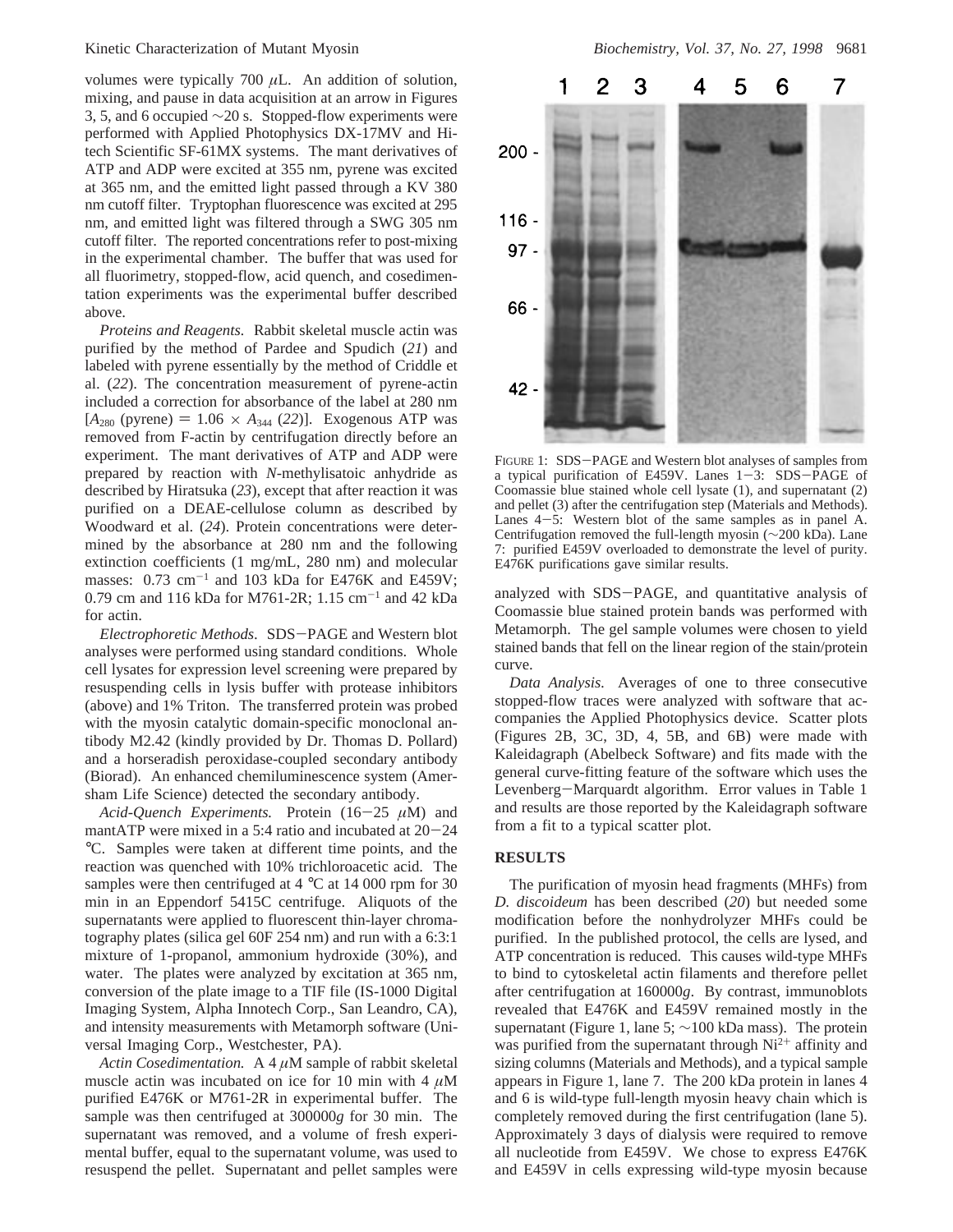| Table 1: Kinetic Constants for MHFs in the Absence of Actin <sup>a</sup> |  |  |  |  |  |  |
|--------------------------------------------------------------------------|--|--|--|--|--|--|
|--------------------------------------------------------------------------|--|--|--|--|--|--|

|                                                                                                                                                                                              | $M864^b$        | M761-2R                     | E476K                          | E459V                          |  |  |
|----------------------------------------------------------------------------------------------------------------------------------------------------------------------------------------------|-----------------|-----------------------------|--------------------------------|--------------------------------|--|--|
| $k_{\text{on}}$ , mantADP (M <sup>-1</sup> s <sup>-1</sup> )                                                                                                                                 | $9 \times 10^5$ | $(7.9 \pm 2.2) \times 10^5$ | $(5.3 \pm 0.8) \times 10^5$    | $(1.1 \pm 0.2) \times 10^5$    |  |  |
| $k_{\text{off}}$ , mantADP (s <sup>-1</sup> )                                                                                                                                                | 1.5             | $1.5 \pm 0.1$               | $(1.6 \pm 0.1) \times 10^{-1}$ | $(5.4 \pm 0.1) \times 10^{-2}$ |  |  |
| $K_{d}$ , mantADP $(\mu M)^{c}$                                                                                                                                                              |                 | 1.9                         | 0.3                            | 0.5                            |  |  |
| $k_{on}$ , mantATP (M <sup>-1</sup> s <sup>-1</sup> )                                                                                                                                        | $7 \times 10^5$ | $(2.9 \pm 0.7) \times 10^5$ | $(3.6 \pm 0.2) \times 10^5$    | $(0.76 \pm 0.14) \times 10^5$  |  |  |
| $k_{\text{off}}$ , mantATP (s <sup>-1</sup> )                                                                                                                                                | na              | na                          | na                             | $2 \times 10^{-5}$             |  |  |
| $K_d$ , mantATP (nM) <sup>c</sup>                                                                                                                                                            | na              | na                          | na                             | 0.3                            |  |  |
| hydrolysis $(s^{-1})$                                                                                                                                                                        | 24              | $27 \pm 1$                  | $(1.2 \pm 0.1) \times 10^{-3}$ | $(5.9 \pm 1.4) \times 10^{-5}$ |  |  |
| <sup>a</sup> Conditions: 25 mM HEPES, 100 mM KCl, 5 mM MgCl <sub>2</sub> , 5 mM $\beta$ ME, pH 7.0. <sup>b</sup> Ritchie et al. (1993) (25). <sup>c</sup> Calculated from $k_{off}/k_{on}$ . |                 |                             |                                |                                |  |  |

wild-type cells grow in suspension culture whereas cells lacking myosin must be grown on surfaces. M761-1R and M761-2R have nearly identical kinetic rate constants (*19*), and M761-2R was used as the wild-type control in all experiments presented in this communication.

*On and Off Rate Constants for Nucleotide Binding.* Point mutations may cause changes in any of the rate constants of the ATPase cycle. It is therefore important to determine which kinetic steps may be altered and by how much. *D. discoideum* myosin head fragments do not change their intrinsic fluorescence when nucleotide binds, but the rates of nucleotide binding can be measured by using the fluorescent analogue mantATP (*25*, *19*). A typical reaction observed on adding 1.3  $\mu$ M mantADP to 0.25  $\mu$ M E476K is shown in Figure 2A with a fit of a single-exponential function to the data. The observed rate constant  $(k_{obs})$  was plotted versus nucleotide concentration, and the data could be described by a straight line. The slopes of linear fits to the data points defined the second-order rate constant of mant-ADP binding. Similar data were collected for M761-2R and E459V with both mantADP and mantATP, and the data are summarized in Figure 2B and Table 1. The mantATP on rate constants for both mutants and the mantADP on rate constant for E476K showed little change relative to the rate constants obtained with the M761-2R wild-type construct. However, the mantADP on rate constant for E459V was reduced by an order of magnitude. The mantADP off rate constant was measured by incubating 0.4 *µ*M mantADP with  $0.5 \mu$ M E476K, E459V, or M761-2R and using the stoppedflow device to rapidly mix  $200 \mu M$  unlabeled ATP with the complex. The resulting decay in fluorescence could be described by a single-exponential function whose rate constant was taken as the mantADP off rate constant. This parameter was reduced by about 1 order of magnitude in the mutants. The ratios of the dissociation and association rate constants  $(k_{off}/k_{on})$  define  $K_d$  for ligand binding and are given in Table 1. The values are similar for the three constructs at 1.9 *µ*M, 0.3 *µ*M, and 0.5 *µ*M for M761-2R, E476K, and E459V, respectively.

*Hydrolysis Rate Constants*. Ritchie et al. (25) demonstrated that ATP binding does not cause an intrinsic fluorescence increase in *D. discoideum* S-1, as it does for rabbit S-1. However, the hydrolysis step in the *D. discoideum* S-1 ATPase cycle is associated with an intrinsic fluorescence increase. The rate of the hydrolysis step of M761-2R was measured by Kurzawa et al.  $(32 \text{ s}^{-1})$ ; ref 19) using this change in fluorescence. This experiment was repeated and gave a very similar result,  $27 \text{ s}^{-1}$  (Table 1). E476K and E459V failed to show any change in intrinsic protein fluorescence on the tens of seconds time-scale when mixed with ATP. This is consistent with the absence of a



FIGURE 2: MantADP on rate constants. Typical stopped-flow trace, with fit, and second-order rate constant measurements. (A) An average of three consecutive traces obtained by mixing 1.25 *µ*M mantADP with 0.25 *µ*M E476K. The observed rate constant of the reaction was  $0.96 \text{ s}^{-1}$ . (B) Observed rate constant versus [mantADP] for M761-2R  $(\blacklozenge)$ , E476K  $(\blacklozenge)$ , and E459V ( $\blacksquare$ ). The slopes of the fits are the second-order rate constants of mantADP binding and are listed in Table 1. Conditions for Figures 2-6: 25 mM HEPES, 100 mM KCl, 5 mM  $MgCl<sub>2</sub>$ , 5 mM  $\beta$ ME; pH 7.0. The temperature for the experiments in Figures 2, 3, 5, and 6 was 20 °C.

change of fluorescence upon binding and a very slow hydrolysis step relative to M761-2R.

The rates of the hydrolysis step of the mutants were measured by performing single mantATP turnover experiments. Adding 1.25 molar excess of either mutant to mantATP caused a fluorescence enhancement which showed saturation at concentrations above 0.2 *µ*M. These control experiments indicated that the affinity of mantATP was  $\ll 0.2$  $\mu$ M, and thus essentially all of the mantATP was bound at concentrations above this value. Figure 3A shows the increase in the fluorescence of 0.4 *µ*M mantATP on adding  $0.5 \mu$ M E476K (filled arrow, upper trace). Following the rise in fluorescence, which indicated the formation of the mantATP $E476K$  complex, the signal decreased slowly as the mantATP was hydrolyzed, and  $P_i$  and mantADP were subsequently released. A significant fraction of mantADP remained bound to the protein at the end of the reaction because the  $K_d$  is 0.3  $\mu$ M (Table 1). To prevent mantADP rebinding,  $200 \mu M$  unlabeled ATP was added at the unfilled arrow. The signal dropped rapidly by a small fraction,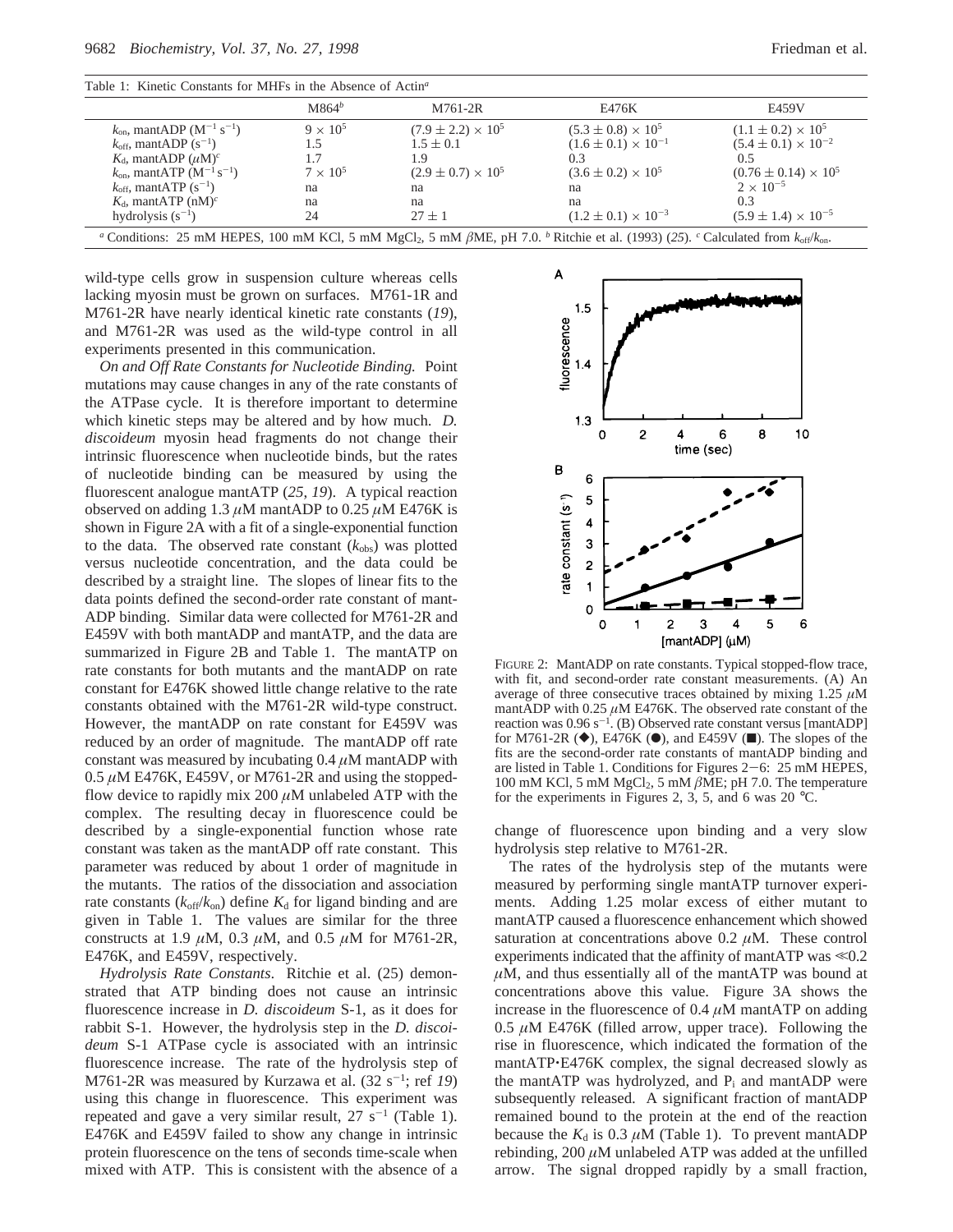

FIGURE 3: Single mantATP turnover experiments with E476K, E459V, or M761-2R. (A) 0.5  $\mu$ M E476K was added to 0.4  $\mu$ M mantATP at the filled arrow (upper trace), and 200 *µ*M unlabeled ATP at the unfilled arrow. Data were corrected for dilution. The same experiment was performed with M761-2R (lower trace in panel A) and E459V (panel B). In panel B, the open circles are data points collected when the excitation shutter was opened briefly, which demonstrated that the slow decrease in signal  $(t = 10-25 \text{ min})$  was due to photobleaching. (Inset) Addition of the unlabeled ATP after incubation of the E459V'mantATP solution for 1.7 days. (C) The amplitude of the fast phase of the signal decrease, after the addition of the unlabeled ATP, plotted versus time for M761-2R  $(\bullet)$  and E476K  $(\bullet)$ . (D) A repeat of the previous experiment with E459V.  $k_{\text{obs}}$  was  $1.2 \times 10^{-3} \text{ s}^{-1}$  and  $5.9 \times 10^{-5} \text{ s}^{-1}$  for E476K and E459V (Table 1).

indicating displacement of bound mantADP, before returning to the slow rate of decay. The rates of decrease of the signal at 8 and 15 min are similar because both are limited by the actual hydrolysis step of the ATPase cycle. The single mantATP turnover experiment for M761-2R is also shown in Figure 3A (lower trace); 0.5 *µ*M M761-2R was added to 0.4  $\mu$ M mantATP, and bound quickly which resulted in a rapid rise in fluorescence. The signal returned to close to the initial level within 5 min as the ATP was hydrolyzed and Pi and mantADP were released. Complete return to the base line required addition of unlabeled ATP to displace the small amount of mantADP that remained bound to the protein at the end of the reaction. E459V was also characterized in this way but did not show any decline in signal on the minutes time-scale (Figure 3B). The very slow decrease in signal for E459V  $(t = 10-25 \text{ min})$  was due to photobleaching; when the dye molecules were excited for only 10 s per data point (open circles), the slow decrease was eliminated. When the E459V/mantATP sample was incubated for greater than 1 day, the release of bound mantADP was detected by again chasing with 200 *µ*M unlabeled ATP (inset). The signal returned to base line which indicated that E459V had completely hydrolyzed the mantATP within 1 day.

If the rapid signal changes at the open arrows in panels 3A and 3B were due to displacement of the protein-bound mantADP by the excess ATP, then the amplitude of these signal changes should have increased with the time of incubation of the mantATP and the protein (e.g., time between closed and open arrows in panel 3A). To examine this, we preincubated 0.4  $\mu$ M mantATP with 0.5  $\mu$ M of one of the proteins, and then used a stopped-flow device to rapidly add the 200 *µ*M unlabeled ATP and record the

subsequent decay in fluorescence at different times after the addition of unlabeled ATP. For E476K, the signal decreased in two phases, consistent with the signal decrease seen in Figure 3A (open arrow). A double-exponential function was fit to the signal, and the observed rate constants of the faster and slower phases were  $0.18 \pm 0.03$  s<sup>-1</sup> and  $0.021 \pm 0.002$  $s^{-1}$  (mean  $\pm$  sem; *n* = 15), respectively. The slow phase is thought to be dominated by photobleaching because of the intense light source used in the stopped-flow device. The observed rate constant of the faster phase was similar to the rate constant of mantADP release  $(0.16 \text{ s}^{-1})$ ; Table 1) as expected. The amplitude of the faster phase increased with time and followed a time course that was well described by a single exponential with a  $k_{obs}$  of  $1.2 \times 10^{-3}$  s<sup>-1</sup> (Figure 3C, circles; Table 1). When the same experiments were performed with M761-2R and E459V, the turnover rates were  $1.5 \times 10^{-2}$  s<sup>-1</sup> (Figure 3C, diamonds) and  $5.9 \times 10^{-5}$  s<sup>-1</sup> (Figure 3D; Table 1). The turnover rate of E476K could be reduced ∼4-fold by lowering the temperature from 20 to 4  $^{\circ}C$ .

Direct measurements of evolved mantADP demonstrated that the single-turnover rates of E476K and E459V were controlled by the hydrolysis step. The evolution of bound and free mantADP was measured by simply acid-quenching the reaction instead of chasing with unlabeled ATP. The concentrations of mantATP/ADP at each time point were measured by TLC and plotted versus time (Figure 4A,B). The rate constants of the reactions were  $2 \times 10^{-3}$  s<sup>-1</sup> and 6  $\times$  10<sup>-5</sup> s<sup>-1</sup> for E476K and E459V, respectively, which are in general agreement with the results from the stopped-flow experiments (Figure 3C,D, Table 1). The consumption of mantATP by M761-2R was complete within the earliest time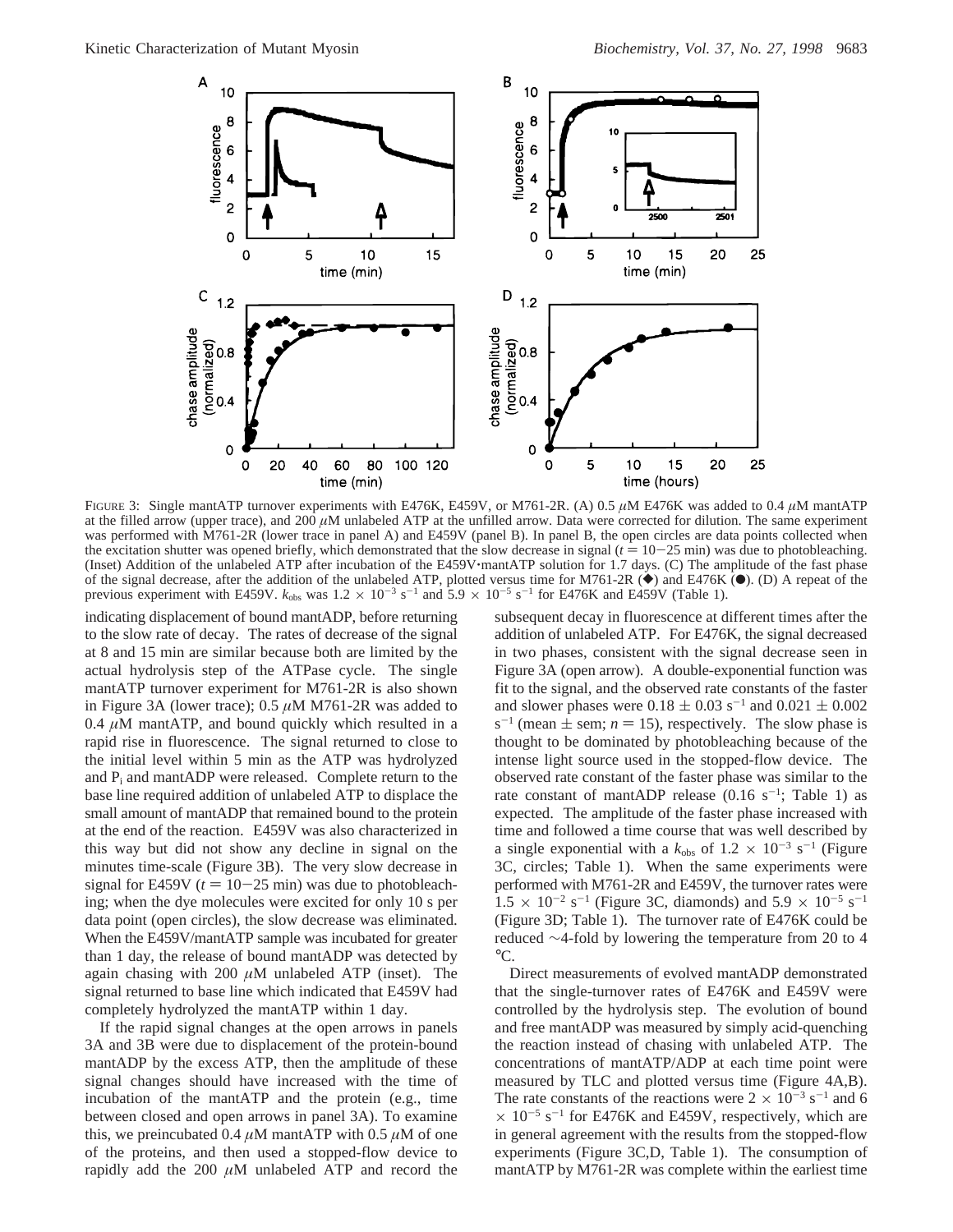

FIGURE 4: TLC measurements of the concentrations of the total mant nucleotide, after acid quench, from single-turnover experiments at  $20-24$  °C. Panel A: 16  $\mu$ M E476K;  $k_{obs}$  values for the mantADP ( $\bullet$ ) and mantATP ( $\bullet$ ) fits were  $2.0 \times 10^{-3}$  s<sup>-1</sup> and 1.2  $\times$  10<sup>-3</sup> s<sup>-1</sup>. Panel B: 25  $\mu$ M E459V; 7.5  $\times$  10<sup>-5</sup> s<sup>-1</sup> (<sup>●</sup>) and 4.7  $\times$  10<sup>-5</sup> s<sup>-1</sup> (■). Panel C: Measurement of the mantATP off rate constant by repetition of the E459V experiment (Figure 4B) with 2 mM unlabeled ATP added 10 min after the mantATP addition. The fits to the mantADP ( $\bullet$ ) and mantATP ( $\blacksquare$ ) data gave  $k_{\text{obs}}$  of  $6.0 \times 10^{-5}$  s<sup>-1</sup> and 3.9  $\times 10^{-5}$  s<sup>-1</sup>, with amplitudes of 10  $\mu$ M and 13  $\mu$ M, respectively.

point (30 s) of the acid quench experiments. This result is consistent with the hydrolysis rate constant of  $27 \text{ s}^{-1}$ measured by the intrinsic fluorescence change (above).

*MantATP Off Rate Constant for E459V.* The extremely slow rate of the hydrolysis step of E459V allowed for the use of the "cold-chase" approach (*26*, *27*) to directly measure the mantATP off rate constant from E459V. The E459V quench experiment (Figure 4B) was repeated in the presence of 2 mM unlabeled ATP (Figure 4C), which was added 10 min after the protein was mixed with the mantATP. After 21 h, by which time all of the mantATP in control experiments was completely hydrolyzed (Figure 4B), the mantATP:mantADP ratio was 0.33 (Figure 4C). This result demonstrated that unlabeled ATP displaced about one-third of the bound mantATP. The experiment was repeated without protein, and <5% of the mantATP was hydrolyzed within 21 h. The data were analyzed in terms of Scheme 1 where M'ATP breaks down irreversibly along two path-



FIGURE 5: Actin-induced release of mantATP from E459V. (A) 0.5  $\mu$ M E459V was added to 0.4  $\mu$ M mantATP at  $t = 1.7$  min, 200  $\mu$ M unlabeled ATP at the unfilled arrow, and 4  $\mu$ M actin at the filled arrow. The decrease in signal following actin addition was well-described by a single exponential;  $k_{obs} = 0.0028 \text{ s}^{-1}$ . (B) Dependence of the observed rate constant on actin concentration. The slope of the fit is  $(4 \pm 1) \times 10^2$  M<sup>-1</sup> s<sup>-1</sup> and defines the apparent second-order rate constant for the actin-induced dissociation of mantATP.

ways: backward to the nucleotide-free state (determined by the mantATP off rate constant,  $k_1$ ), or forward to the <sup>M</sup>'products state (determined by the hydrolysis rate constant,  $k_2$ ).

Scheme 1

$$
M + ATP \stackrel{k_1}{\leftarrow} M \cdot ATP \stackrel{k_2}{\rightarrow} M \cdot products
$$

 $M + ATP \rightarrow M\cdot ATP \rightarrow M\cdot products$ <br>An ATP binding step does not exist because unlabeled ATP prevents rebinding of mantATP. One feature of the model is that the mantATP off rate constant  $(k_1)$  can be calculated by multiplying the final mantATP:mantADP ratio (3.3  $\mu$ M/10  $\mu$ M) by the E459V hydrolysis rate constant  $(k_2; 5.9 \times 10^{-5} \text{ s}^{-1}$ , Table 1). Thus, the mantATP off rate constant from E459V is  $2 \times 10^{-5}$  s<sup>-1</sup> (Table 1).

A further important question that was addressed with E459V was whether actin accelerates the ATP off rate constant. The experiment of Figure 3B was repeated with an inclusion of a  $1-6 \mu M$  actin addition step. Figure 5A shows that  $0.4 \mu M$  E459V $\cdot$ mantATP complex was again formed, but now a large excess of unlabeled ATP was added to ensure that the released mantATP would not rebind (open arrow). Following actin addition (filled arrow), the fluo-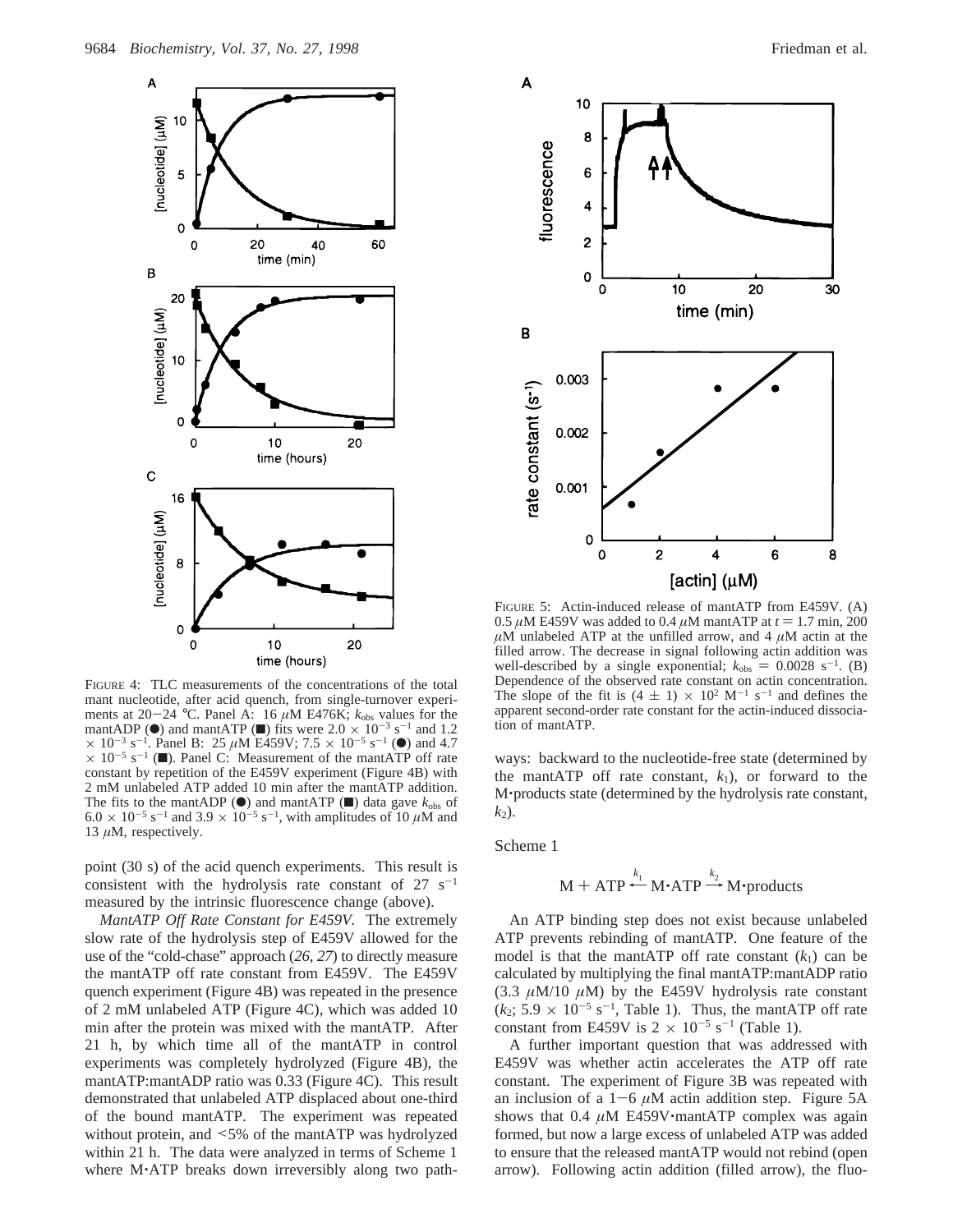

FIGURE 6: Interaction of M761-2R, E476K, and E459V with pyrene-labeled actin filaments. (A) 1.5 *µ*L of 103 *µ*M M761-2R was added to 700  $\mu$ L of 0.8  $\mu$ M pyrene-actin at  $t = 0.5, 1.0, 1.5,$ 2.0, 2.5, and 3.0 min. 5, 10, or 15  $\mu$ M ATP was added at  $t = 4.2$ , 7.5, or 11.8 min, respectively. (B) Repetitions of the experiment with E476K ( $\blacklozenge$ ) and E459V ( $\blacklozenge$ ), with the samples protected from the excitation radiation between data points. 5  $\mu$ L of 54  $\mu$ M E476K was added at  $t = 0.7$ , 1.5, 2.5, and 3.5 min. 5  $\mu$ M ATP was added at  $t = 4.2$  min. 25  $\mu$ L of 7.7  $\mu$ M E459V was added at  $t = 0.8, 1.6$ , 2.5, 3.3, and 4.1 min. 5  $\mu$ M ATP was added at  $t = 7.5$  min. E476K and E459V data points were corrected for dilution.

rescence signal decreased to base line and was well described by a single-exponential function. A plot of  $k_{obs}$  versus actin concentration is shown in Figure 5B. Analysis of the products of the reaction by TLC showed no evidence of mantATP hydrolysis on the time scale of the fluorescence change. Thus, the fluorescence change represents the displacement of mantATP from E459V by actin with no evidence of any acceleration of the ATP cleavage step by actin. The slope of the line in Figure 5B defines the apparent second-order rate constant for the actin-induced dissociation of mantATP and is  $(4 \pm 1) \times 10^2$  M<sup>-1</sup> s<sup>-1</sup>.<br>Actin Binding. The interaction of E476K a

*Actin Binding.* The interaction of E476K and E459V with actin was further investigated by measuring binding and release from pyrene-labeled actin filaments. The fluorescence of *N*-(1-pyrene)iodoacetamide covalently bound to cysteine-374 of actin is mostly quenched when rabbit S-1, M864, or M761-2R binds to the actin (*28*, *25*, *19*). Figure 6A shows the fluorescence of 700  $\mu$ L of 0.8  $\mu$ M pyreneactin to which 1.5  $\mu$ L aliquots of 103  $\mu$ M M761-2R were added until the fluorescence was fully quenched, which indicated the occupation of available myosin binding sites.  $5 \mu M$  ATP was then added to the reaction, and the signal rapidly increased as M761-2R dissociated from actin (unfilled arrow at  $t = 4.2$  min). The pyrene signal was again quenched when the complex re-formed after the ATP was fully hydrolyzed ( $t = 6$  min). When 10 or 15  $\mu$ M excess ATP was added  $(t = 7.5 \text{ or } 11.8 \text{ min})$ , the amount of time necessary for the protein to fully rebind to actin increased proportionally. When the same experiment was repeated with E459V (Figure 6B, circles), the pyrene signal was

quenched in a fashion similar to the M761-2R experiment. When the 5  $\mu$ M excess ATP was added (unfilled arrow), E459V released rapidly from pyrene-actin but did not rebind on the minutes time-scale. This result was consistent with a very long-lived myosin'ATP state. The protocols used for the experiments presented in panels A and B differ only in that photobleaching was minimized by closing the excitation shutter between acquisition of data points (circles) in panel B.

The relationship between ATP concentration and the rate of release from pyrene-actin filaments (Figure 6; open arrows) was investigated with a stopped-flow device (*25*). The fluorescence signal was well-described by a single exponential, and the observed rate constant was linearly dependent on ATP concentration over a range of 10-<sup>40</sup> *<sup>µ</sup>*<sup>M</sup> ATP. The slopes of linear fits to the data points defined a second-order rate constant which was about an order of magnitude higher for E459V  $[(1.4 \pm 1) \times 10^6 \text{ M}^{-1} \text{ s}^{-1}]$ relative to M761-2R  $[(0.41 \pm 0.03) \times 10^5 \text{ M}^{-1} \text{ s}^{-1}]$ .<br>When the estin binding protocol was repeated with E

When the actin binding protocol was repeated with E476K preparations, additions of E476K caused no detectable decreases in the fluorescence signal (Figure 6B, diamonds). Adding ATP after the E476K had no effect on the signal. The activities of the E476K preparations were checked by performing single-turnover experiments with the fluorimeter, and the results were the same as those presented in Figure 3A; the 3-fold increase in mantATP fluorescence (Figure 3A) demonstrated that the protein was nucleotide-free after purification. The inability of E476K to bind strongly to actin was confirmed by cosedimentation of 4 *µ*M E476K and 4 *µ*M actin. Less than 14% of the E476K appeared in the pellet when incubated with unlabeled actin in the absence of nucleotide and centrifuged at 300000*g*. Cosedimentation experiments with M761-2R confirmed that the actin preparation was able to bind myosin normally. The DNA that codes for the catalytic domain of E476K was sequenced, and as expected, no additional mutations were present. Thus, E476K may not interact strongly with actin in the absence of nucleotide.

#### **DISCUSSION**

*Hydrolysis Rate Constants.* The rates of the hydrolysis steps for E476K and E459V were obtained from the singleturnover experiments and found to be  $1.2 \times 10^{-3}$  s<sup>-1</sup> and  $5.9 \times 10^{-5}$  s<sup>-1</sup>. Intrinsic fluorescence was used to measure the rate of the hydrolysis step for M761-2R which yielded a value of  $27 s^{-1}$  as seen in previous measurements (19). Thus, the hydrolysis steps of E476K and E459V are reduced by 4 and 6 orders of magnitude relative to the wild-type constructs and are rate-limiting in the ATPase cycles when micromolar substrate is used. The hydrolysis steps of E476K (at  $4^{\circ}$ C) and E459V (at 20 °C) are slowed to such an extent that the proteins form ATP-bound complexes that are stable on the order of hours.

*On and Off Rate Constants for Nucleotide Binding.* The mantADP off rate constants for both E476K and E459V were reduced by about an order of magnitude but were much faster than the hydrolysis steps (Table 1). These off rate constants were measured by chasing mantADP from the protein in two ways. The first was to chase protein-bound mantADP after it had been created by the hydrolysis of mantATP on the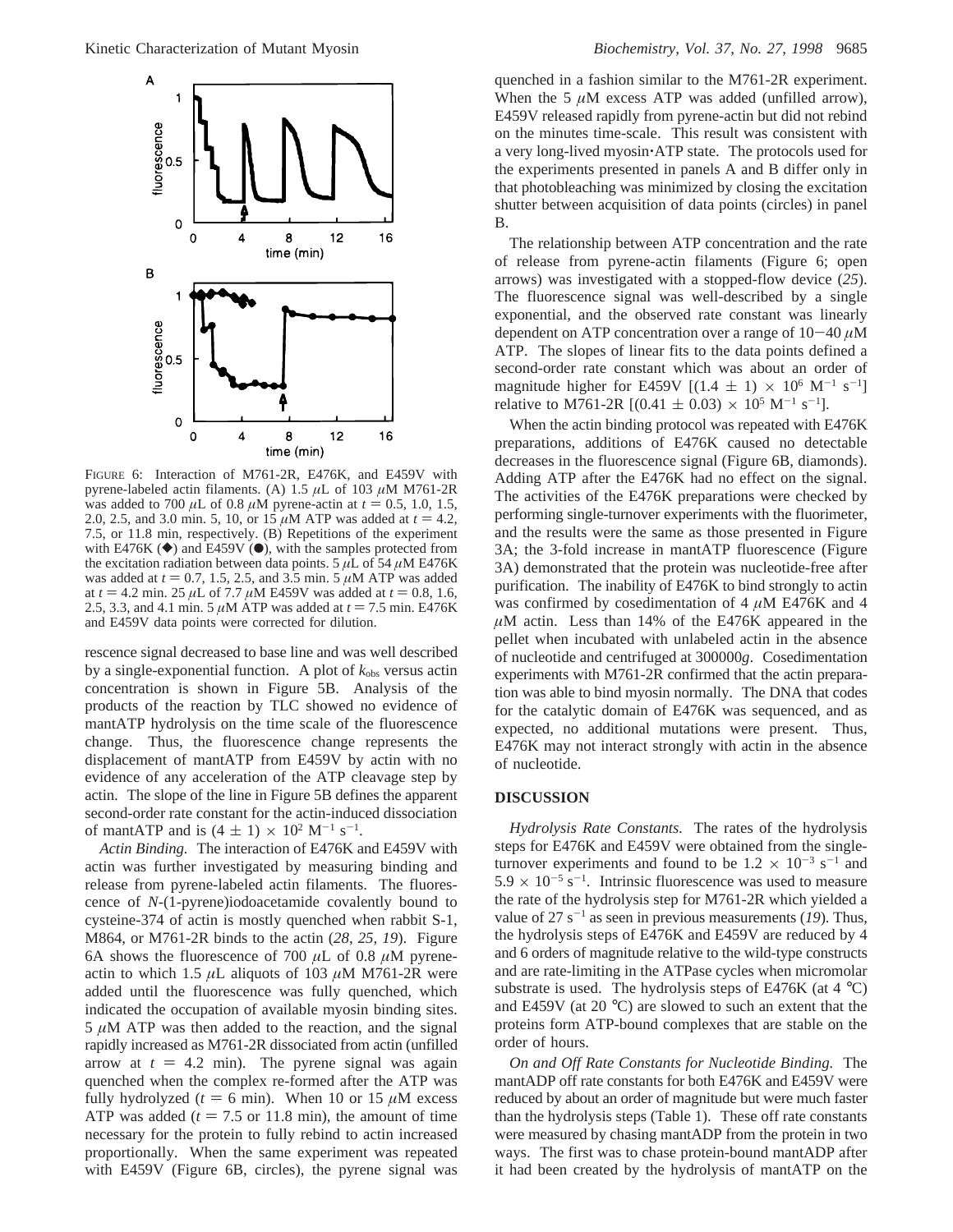protein (Figure 3). The second was to simply bind mantADP to the protein and then chase it off. Both experiments gave similar results for M761-2R  $(1.5 \text{ s}^{-1})$ , E476K  $(0.2 \text{ s}^{-1})$ , and E459V  $(0.05 \text{ s}^{-1})$ .

The mantATP on rate constants of the proteins were easily obtained and found to be similar (Table 1). The extremely slow rate of the hydrolysis step of E459V allowed for a direct measurement of the ATP off rate constant, and was found to be  $2 \times 10^{-5}$  s<sup>-1</sup>. A number of groups have calculated the ATP off rate constant from rabbit S-1 through measurements of other rate constants of the ATPase cycle, and a range of values has been reported:  $1.6 \times 10^{-3}$  to  $2 \times 10^{-7}$  $s^{-1}$  (29-*32*). Their calculations were necessarily more involved than the current measurement because the hydrolysis step is rapid in S-1. The  $K_d$  for mantATP binding to E459V is calculated as  $k_{off}/k_{on} = 0.3$  nM (Table 1), which is compatible with estimates for the mammalian muscle myosin (*32*, *33*). This suggests that the recognition of ATP by *Dictyostelium* myosin and the E459V mutant is similar to the well-characterized mammalian myosin.

The use of E459V also clearly demonstrates that actin can accelerate the release of ATP from the myosin'ATP complex by 100-fold and probably by at least 1000-fold at saturating actin concentrations (*34*, *35*). This is required in mammalian myosin by detailed balance as ATP reduces the affinity of myosin for actin by at least 1000-fold. The actin-induced dissociation of the myosin'mantATP complex (Figure 5A, filled arrow) and the ATP-induced dissociation of the actomyosin complex (Figure 6B, open arrow) demonstrate that myosin will bind either substrate tightly if one is in excess over the other.

*Actin Binding.* The second-order rate constant of ATPinduced actomyosin dissociation is about an order of magnitude larger for E459V than for M761-2R. This enhancement was also seen in experiments on M754 by Woodward et al. (*36*). Pyrene-actin titration experiments showed that nucleotide-free E459V binds actin filaments with a  $K_d$  of  $\ll$ 1  $\mu$ M, as does M761-2R. By contrast, E476K does not bind actin at micromolar concentrations of the proteins as shown by titration and cosedimentation experiments. Under the conditions used, the actin binding interface of E476K may be uncoupled from changes that occur at the nucleotide binding site, and remain permanently in a low actin affinity conformation.

*Importance of the Mutated Residues*. The mutations that were investigated are positioned within a highly conserved loop-helix structure which contains the loop that is commonly referred to as switch II (*37*). It has been suggested that this loop-helix structure might help communicate conformational changes at the nucleotide binding pocket to both the putative lever-arm and the actin binding site (*38*). Our results demonstrate that the ATPase cycle of either mutant is dominated by the ATP-bound state.

Why does the E459V mutation greatly reduce the hydrolysis step? Switch II (residues G457 to S465 in the *D. discoideum* sequence) is probably important for nucleotide triphosphate hydrolysis by myosin, kinesin, and a number of G-proteins (*37*, *39*). E459 and G457 are within switch II and are present in the *<sup>γ</sup>*-phosphate pocket of the vanadate' ADP'S1Dc structure which was interpreted as a model of the transition state of myosin (*14*). It has been suggested that residues E459 and G457 play an important role in

positioning and polarizing a water molecule for attack on the *γ*-phosphate (*14*, *40*). In the E459V mutation, the charged oxygen of the glutamic acid residue is no longer available to participate in this interaction (*40*). Onishi et al. (*41*) found that the mutation E459A made in chicken smooth muscle heavy meromyosin reduced the basal ATPase rate by at least 1 order of magnitude and eliminated the  $P_i$  burst. They concluded that the rate of the hydrolysis step was greatly reduced but did not report the actual amount that the step was reduced relative to their wild-type construct. In the present experiments, the glutamic acid residue was replaced by a valine, and the hydrolysis step was reduced by 6 orders of magnitude.

Many structural techniques require a protein conformation be essentially static on the minutes time-scale, and therefore E459V provides an excellent starting point for investigating the differences between the apo- and ATP-bound states. The E459V structures may help test whether the reversal of the lever arm swing accompanies the actomyosin to myosin' ATP transition (*4*, *5*). Also, a single preparation could be used to reveal the time-dependent structural changes that occur when myosin'ATP evolves to myosin'ADP.

E476 is not part of the nucleotide binding pocket but positioned in the center of the switch II helix, where it forms part of a communication path that links the nucleotide binding and actin binding sites. Residues I514, H572, and Y573, which are important in positioning the actin binding region formed by residues 518-568 on the surface of the myosin motor, are located only ∼5 Å away from E476. Two of these residues, H572 and Y573, are part of the HYAG motif, a highly conserved sequence motif that is found in myosins from all classes. Substitution of E476 with a glutamine instead of a lysine results in uncoupling of solution-activated ATPase activity from in vitro motility (*13*). As mentioned above, the surprising feature is that the actin binding interface of M761-1R with the E476K mutation remains in a low actin affinity state. Thus, the structure of actin binding interface of this mutant compared to M761- 1R will be of interest since current crystal structures give little information on how the binding of ATP to myosin heads results in a >3 order of magnitude reduction in actin affinity.

In summary, we have generated and characterized myosin head fragments that are greatly slowed at the ATP hydrolysis step, and used one of the constructs to make a direct measurement of the ATP off rate constant. M761-1R with the mutation E459V hydrolyzes ATP on the hours time-scale at 20 °C and thus forms a stable ATP complex relative to the time necessary to gather structural data. Thus, structural analyses of E476K and E459V may elucidate key structural features of the myosin ATPase cycle. The ATP off rate constant was obtained with the E459V construct, and could be accelerated by at least 100-fold by actin. The  $K_d$  for ATP binding was obtained by direct measurements. It is compatible with values estimated from mammalian muscle myosin which suggests that the recognition of ATP by *Dictyostelium* and mammalian myosin is similar.

## **ACKNOWLEDGMENT**

We thank A. Spudich for help and discussions; H. Warrick and S. Zimmermann for help with DNA constructs; M. L. W. Knetsch, M. Furch, and N. Adamek for help with early